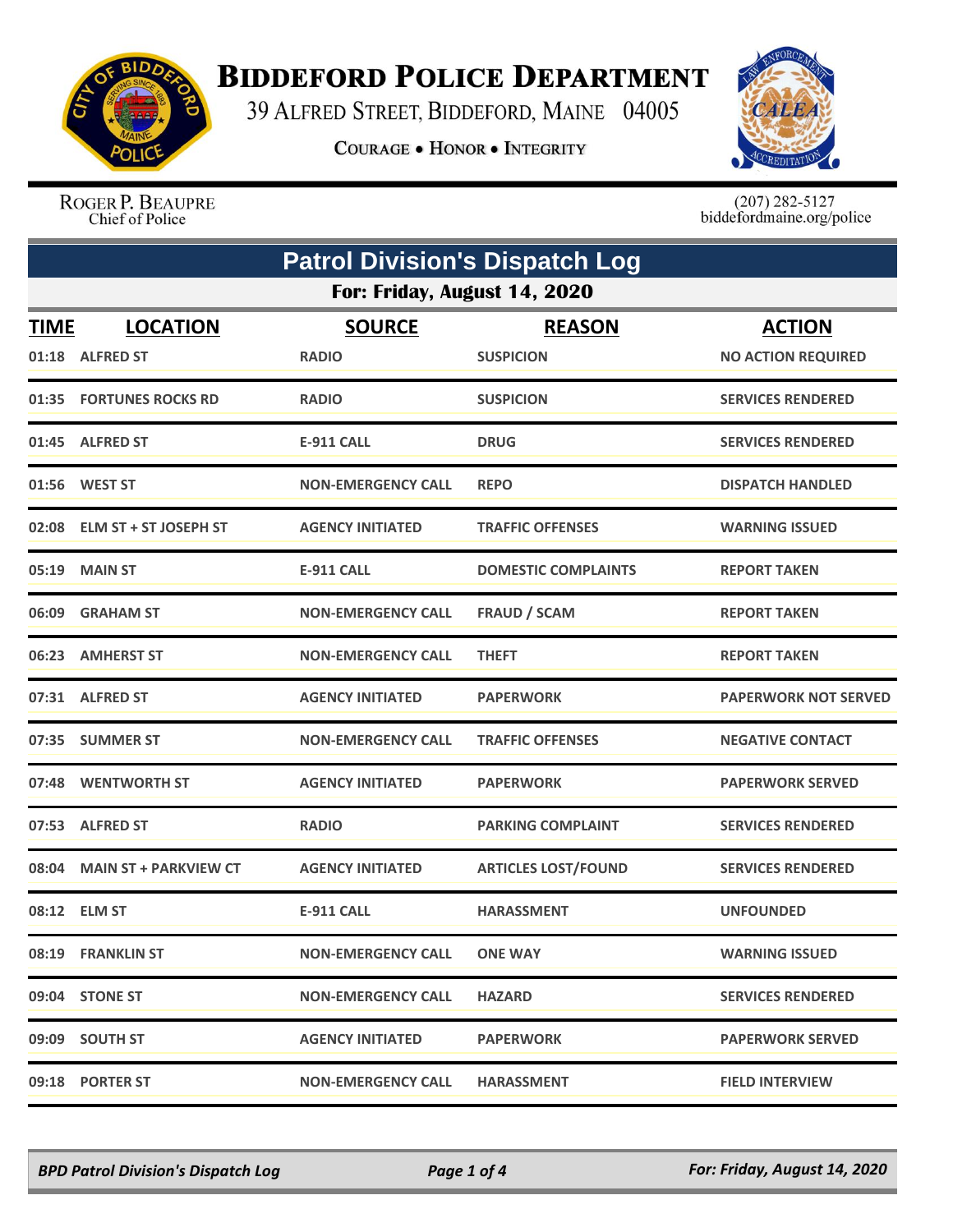| <b>TIME</b>                                                                                                         | <b>LOCATION</b><br>09:21 DUFFYS WAY                  | <b>SOURCE</b><br><b>NON-EMERGENCY CALL</b> | <b>REASON</b><br><b>ANIMAL COMPLAINT</b> | <b>ACTION</b><br><b>SERVICES RENDERED</b> |
|---------------------------------------------------------------------------------------------------------------------|------------------------------------------------------|--------------------------------------------|------------------------------------------|-------------------------------------------|
|                                                                                                                     | 09:28 ELM ST                                         | <b>E-911 CALL</b>                          | <b>TRESPASSING</b>                       | <b>SERVICES RENDERED</b>                  |
|                                                                                                                     |                                                      |                                            |                                          |                                           |
|                                                                                                                     | 09:46 SUMMIT ST                                      | <b>AGENCY INITIATED</b>                    | <b>ANIMAL COMPLAINT</b>                  | <b>SERVICES RENDERED</b>                  |
|                                                                                                                     | 10:07 POMERLEAU ST                                   | <b>AGENCY INITIATED</b>                    | <b>ANIMAL COMPLAINT</b>                  | <b>SERVICES RENDERED</b>                  |
|                                                                                                                     | 10:29 GRAHAM ST                                      | <b>NON-EMERGENCY CALL</b>                  | <b>CHECK WELFARE</b>                     | <b>SERVICES RENDERED</b>                  |
|                                                                                                                     | 10:41 DUFFYS WAY                                     | <b>AGENCY INITIATED</b>                    | <b>ANIMAL COMPLAINT</b>                  | <b>GONE ON ARRIVAL</b>                    |
|                                                                                                                     | 11:23 HILL ST + POOL ST                              | <b>AGENCY INITIATED</b>                    | <b>ALL OTHER</b>                         | <b>SERVICES RENDERED</b>                  |
|                                                                                                                     | 11:40 WASHINGTON ST                                  | <b>NON-EMERGENCY CALL</b>                  | <b>PUBLIC URINATION OR DEFECATIO</b>     | <b>SERVICES RENDERED</b>                  |
|                                                                                                                     | 11:44 ALFRED ST                                      | <b>WALK-IN AT STATION</b>                  | <b>COURT ORDERED CHECK IN</b>            | <b>DISPATCH HANDLED</b>                   |
|                                                                                                                     | 12:04 SULLIVAN ST                                    | <b>E-911 CALL</b>                          | 911 MISUSE                               | <b>SERVICES RENDERED</b>                  |
|                                                                                                                     | 12:13 LINCOLN ST                                     | <b>NON-EMERGENCY CALL</b>                  | <b>CHECK WELFARE</b>                     | <b>SERVICES RENDERED</b>                  |
|                                                                                                                     | 12:24 BOULDER WAY                                    | <b>E-911 CALL</b>                          | 911 MISUSE                               | <b>SERVICES RENDERED</b>                  |
|                                                                                                                     | <b>12:31 YORK ST</b>                                 | <b>NON-EMERGENCY CALL</b>                  | <b>PAPERWORK</b>                         | <b>SERVICES RENDERED</b>                  |
|                                                                                                                     | 13:06 MAIN ST                                        | <b>NON-EMERGENCY CALL</b>                  | <b>ARTICLES LOST/FOUND</b>               | <b>SERVICES RENDERED</b>                  |
|                                                                                                                     | <b>13:32 YORK ST</b>                                 | <b>AGENCY INITIATED</b>                    | <b>PAPERWORK</b>                         | <b>PAPERWORK NOT SERVED</b>               |
|                                                                                                                     | 13:37 RIVER RD                                       | <b>NON-EMERGENCY CALL</b>                  | <b>MENTAL ILLNESS CASES</b>              | <b>SERVICES RENDERED</b>                  |
|                                                                                                                     | 14:12 GRAHAM ST                                      | <b>NON-EMERGENCY CALL</b>                  | <b>MESSAGE DELIVERY</b>                  | <b>PAPERWORK NOT SERVED</b>               |
|                                                                                                                     | 14:42 ALFRED ST                                      | <b>AGENCY INITIATED</b>                    | <b>DRUG BOX</b>                          | <b>SERVICES RENDERED</b>                  |
|                                                                                                                     | <b>15:06 BOULDER WAY</b>                             | NON-EMERGENCY CALL SHOPLIFTING             |                                          | <b>CITATION ISSUED</b>                    |
| OFFENDER: CODY TAYLOR ROSS  AGE: 19  RESIDENT OF: BIDDEFORD, ME<br>CHARGE: THEFT BY UNAUTHORIZED TAKING OR TRANSFER |                                                      |                                            |                                          |                                           |
|                                                                                                                     | <b>15:10 MAIN ST</b>                                 | E-911 CALL                                 | 911 MISUSE                               | <b>NEGATIVE CONTACT</b>                   |
|                                                                                                                     | 15:24 WASHINGTON ST + JEFFERSON S NON-EMERGENCY CALL |                                            | <b>CHECK WELFARE</b>                     | <b>UNFOUNDED</b>                          |
|                                                                                                                     | 15:29 WASHINGTON ST + JEFFERSON S AGENCY INITIATED   |                                            | <b>TRAFFIC OFFENSES</b>                  | <b>VSAC ISSUED</b>                        |
|                                                                                                                     | 15:37 SOUTH ST                                       | <b>AGENCY INITIATED</b>                    | <b>DISABLED VEHICLE</b>                  | <b>SERVICES RENDERED</b>                  |
|                                                                                                                     | <b>15:44 MOUNTAIN RD</b>                             | <b>AGENCY INITIATED</b>                    | <b>TRAFFIC OFFENSES</b>                  | <b>SERVICES RENDERED</b>                  |
|                                                                                                                     |                                                      |                                            |                                          |                                           |

*BPD Patrol Division's Dispatch Log Page 2 of 4 For: Friday, August 14, 2020*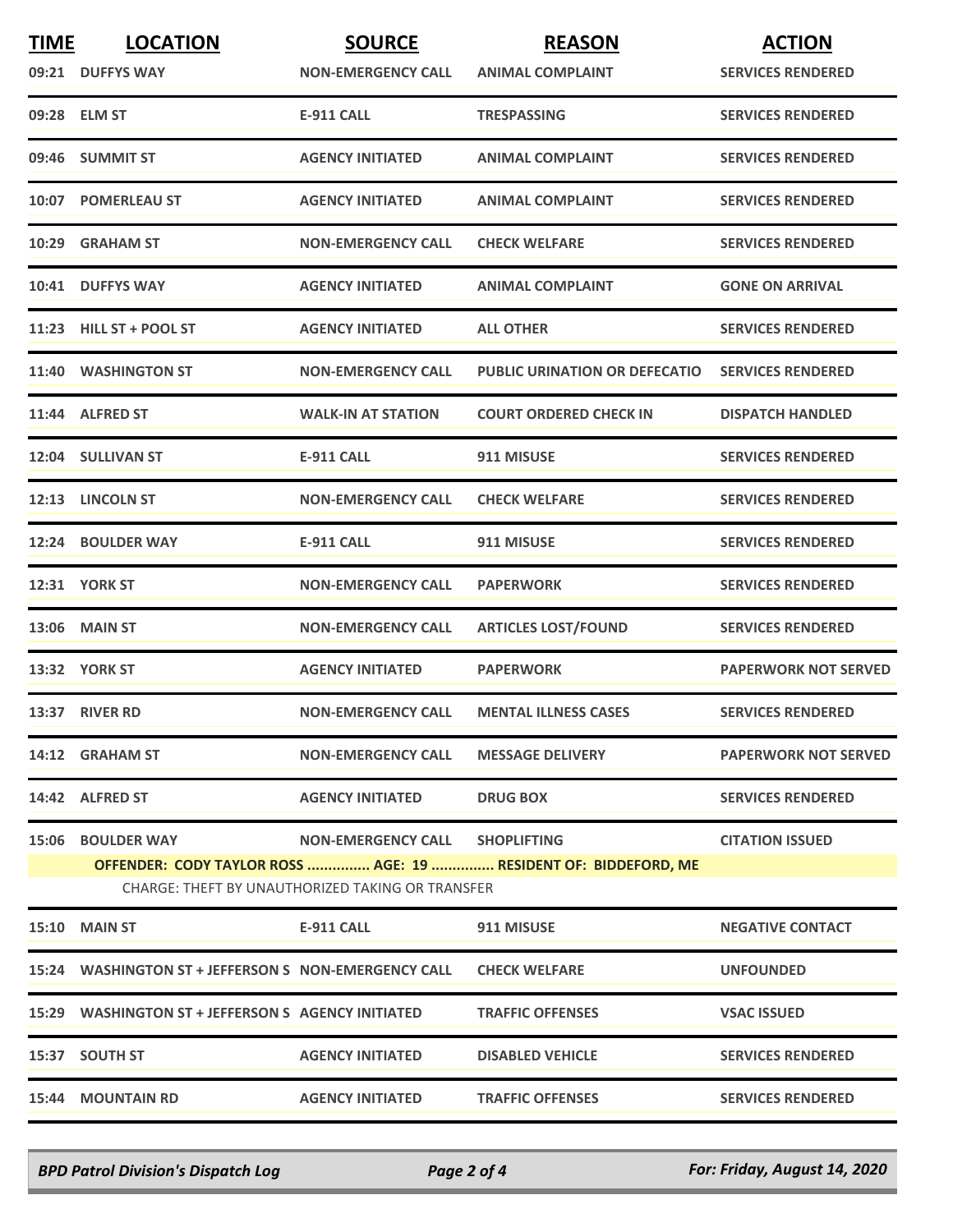| <b>TIME</b> | <b>LOCATION</b>                                                         | <b>SOURCE</b>             | <b>REASON</b>                                                                        | <b>ACTION</b>               |
|-------------|-------------------------------------------------------------------------|---------------------------|--------------------------------------------------------------------------------------|-----------------------------|
|             | 16:03 ALFRED ST                                                         | <b>WALK-IN AT STATION</b> | <b>PAPERWORK</b>                                                                     | <b>SERVICES RENDERED</b>    |
|             | <b>16:26 WENTWORTH ST</b>                                               | <b>NON-EMERGENCY CALL</b> | <b>CIVIL COMPLAINT</b>                                                               | <b>SERVICES RENDERED</b>    |
|             | 16:37 CRESCENT ST                                                       | <b>E-911 CALL</b>         | <b>DISTURBANCE / NOISE</b>                                                           | <b>SERVICES RENDERED</b>    |
|             | 16:49 GEORGE ST                                                         | <b>NON-EMERGENCY CALL</b> | <b>DRUG</b>                                                                          | <b>SERVICES RENDERED</b>    |
|             | 16:58 ALFRED ST                                                         | <b>WALK-IN AT STATION</b> | <b>PAPERWORK</b>                                                                     | <b>SERVICES RENDERED</b>    |
|             | 17:01 ALFRED ST                                                         | <b>WALK-IN AT STATION</b> | <b>ALL OTHER</b>                                                                     | <b>SERVICES RENDERED</b>    |
|             | 17:04 CATHEDRAL OAKS DR                                                 | <b>E-911 CALL</b>         | 911 MISUSE                                                                           | <b>DISPATCH HANDLED</b>     |
|             | 17:13 CLEAVES ST                                                        | <b>E-911 CALL</b>         | 911 MISUSE                                                                           | <b>DISPATCH HANDLED</b>     |
|             | 17:51 SUMMER ST                                                         | <b>AGENCY INITIATED</b>   | <b>PAPERWORK</b>                                                                     | <b>PAPERWORK NOT SERVED</b> |
|             | 17:52 HILL ST                                                           | <b>E-911 CALL</b>         | <b>HARASSMENT</b>                                                                    | <b>SERVICES RENDERED</b>    |
|             | 17:54 DARTMOUTH ST                                                      | E-911 CALL                | 911 MISUSE                                                                           | <b>DISPATCH HANDLED</b>     |
|             | <b>17:55 FORTUNES ROCKS RD</b>                                          | <b>E-911 CALL</b>         | <b>ALL OTHER</b>                                                                     | <b>NO ACTION REQUIRED</b>   |
|             | <b>17:58 SOUTHGATE AVE</b>                                              | <b>NON-EMERGENCY CALL</b> | <b>ANIMAL COMPLAINT</b>                                                              | <b>SERVICES RENDERED</b>    |
|             | 18:02 ALFRED ST                                                         | <b>AGENCY INITIATED</b>   | <b>PAPERWORK</b>                                                                     | <b>PAPERWORK NOT SERVED</b> |
|             | 18:12 WENTWORTH ST                                                      | <b>AGENCY INITIATED</b>   | <b>PAPERWORK</b>                                                                     | <b>PAPERWORK NOT SERVED</b> |
|             | 18:34 MAIN ST                                                           | <b>NON-EMERGENCY CALL</b> | <b>PAPERWORK</b>                                                                     | <b>PAPERWORK SERVED</b>     |
|             | <b>18:57 THORNDIKE AVE</b>                                              | <b>NON-EMERGENCY CALL</b> | <b>HARASSMENT</b>                                                                    | <b>SERVICES RENDERED</b>    |
|             | 19:05 BACON ST                                                          | <b>NON-EMERGENCY CALL</b> | <b>CHECK WELFARE</b>                                                                 | <b>SERVICES RENDERED</b>    |
|             | 19:20 FRANKLIN ST                                                       | <b>E-911 CALL</b>         | <b>DISTURBANCE / NOISE</b>                                                           | <b>SERVICES RENDERED</b>    |
|             | 19:33 SUMMER ST + FOSS ST<br>CHARGE: ENDANGERING THE WELFARE OF A CHILD | <b>AGENCY INITIATED</b>   | <b>CHECK WELFARE</b><br>OFFENDER: TAMMY R SINKS  AGE: 49  RESIDENT OF: BIDDEFORD, ME | <b>CITATION ISSUED</b>      |
|             | 19:33 ALFRED ST                                                         | <b>WALK-IN AT STATION</b> | <b>ARTICLES LOST/FOUND</b>                                                           | <b>REPORT TAKEN</b>         |
|             | 19:39 BRADBURY ST                                                       | <b>NON-EMERGENCY CALL</b> | <b>VIOL PROTECTION FROM HARASSM SERVICES RENDERED</b>                                |                             |
|             | 20:43 SACO FALLS WAY                                                    | <b>WALK-IN AT STATION</b> | <b>HARASSMENT</b>                                                                    | <b>SERVICES RENDERED</b>    |
|             | 21:11 GEORGE ST                                                         | <b>NON-EMERGENCY CALL</b> | <b>SUSPICION</b>                                                                     | <b>SERVICES RENDERED</b>    |
|             |                                                                         |                           |                                                                                      |                             |

*BPD Patrol Division's Dispatch Log Page 3 of 4 For: Friday, August 14, 2020*